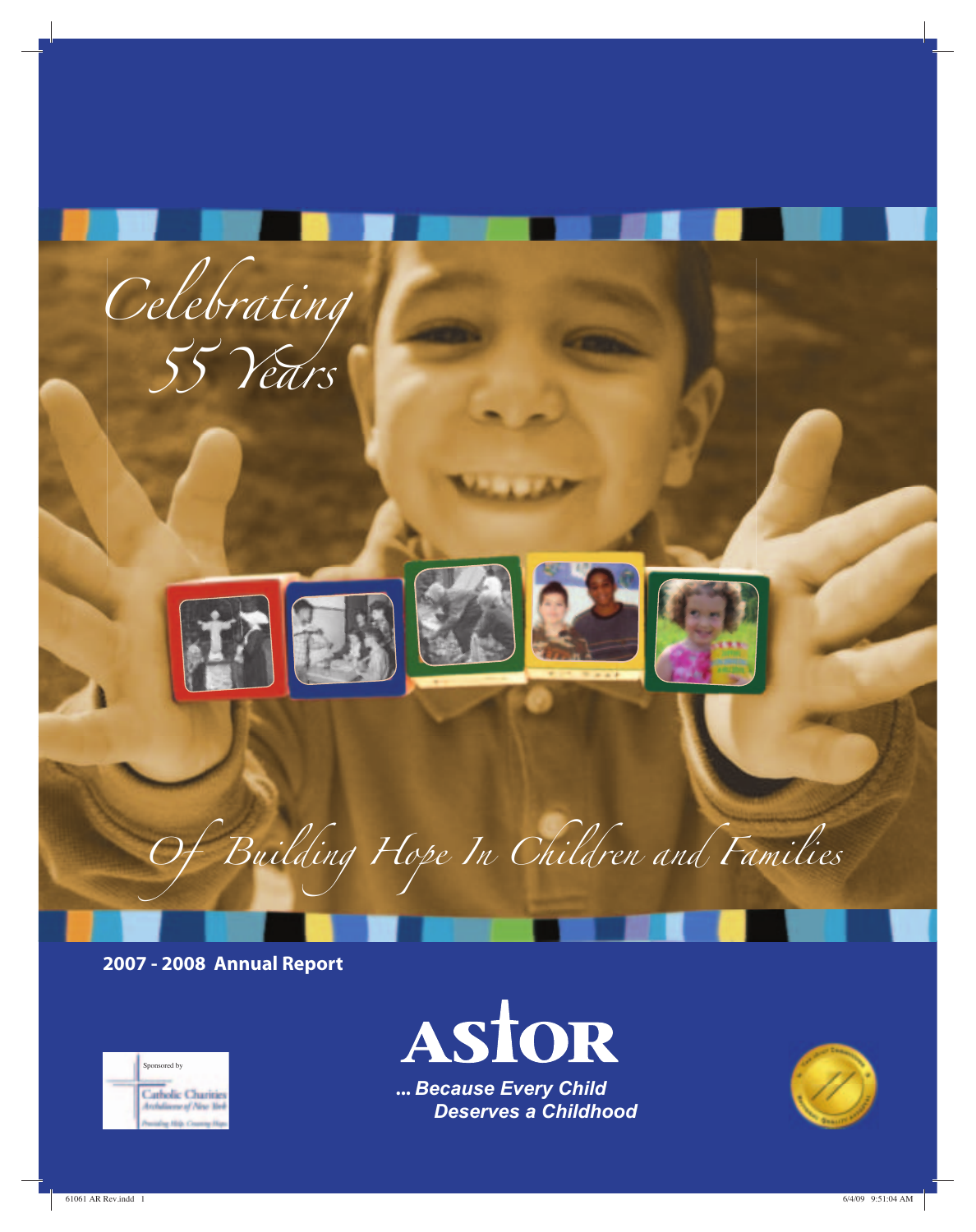Message From the Executive Director



*James McGuirk, Ph.D. Executive Director/CEO*

*2002 - Present*

As we celebrate 55 years of serving children and families, it is our pleasure to share this 2007 – 2008 Fiscal Year Annual Report with you. We have highlighted the many successes made during the year, and also pay homage to all the shoulders we stood on that enabled us to reach this level of success.

We are proud of our beginnings, and how in the face of change, our commitment to comprehensive, high-quality service delivery to children and families have remained constant. Over the years, our services have expanded and new initiatives developed to respond to the needs of children and families. All throughout our stages of growth, we have never lost sight of our mission and vision. As we move into the future, we know the challenges that our children and families are dealing with will unfortunately be magnified given this ever-changing environment. However, we will continue to create and build hope for children and families, " ...because every child deserves a childhood."

During this fiscal year, we served over 6,000 children and their families. We are proud to report that our staff in our residential, early childhood and community-based (Bronx and Dutchess County) programs at over 25 locations have worked exceedingly hard to meet the needs of our children and families by providing the highest quality services possible with care and respect. For example, we are proud to announce that our Head Start Early Childhood Programs in Dutchess County achieved 100% compliance during this year's federal review of the program! In addition, Astor continues to play a leadership role in the community in all these program areas and in impacting the lives of the many we serve.

We are grateful to all our donors and partners who have invested and continue to invest in our vision. With your help, Astor is able to continue to achieve excellence and provide services that create hope and develop strength in children and families. We are thankful for your support and look forward to our continuing partnership.

As this report goes to print, our name has changed to "Astor Services for Children & Families". The new name better reflects the array of services we provide to a diverse clientele. Our mission and vision statements have changed as well, and can be viewed on our updated website at www.astorservices.org.

### *Executive Directors 1952 - Present*



*Sr. Serena Branson*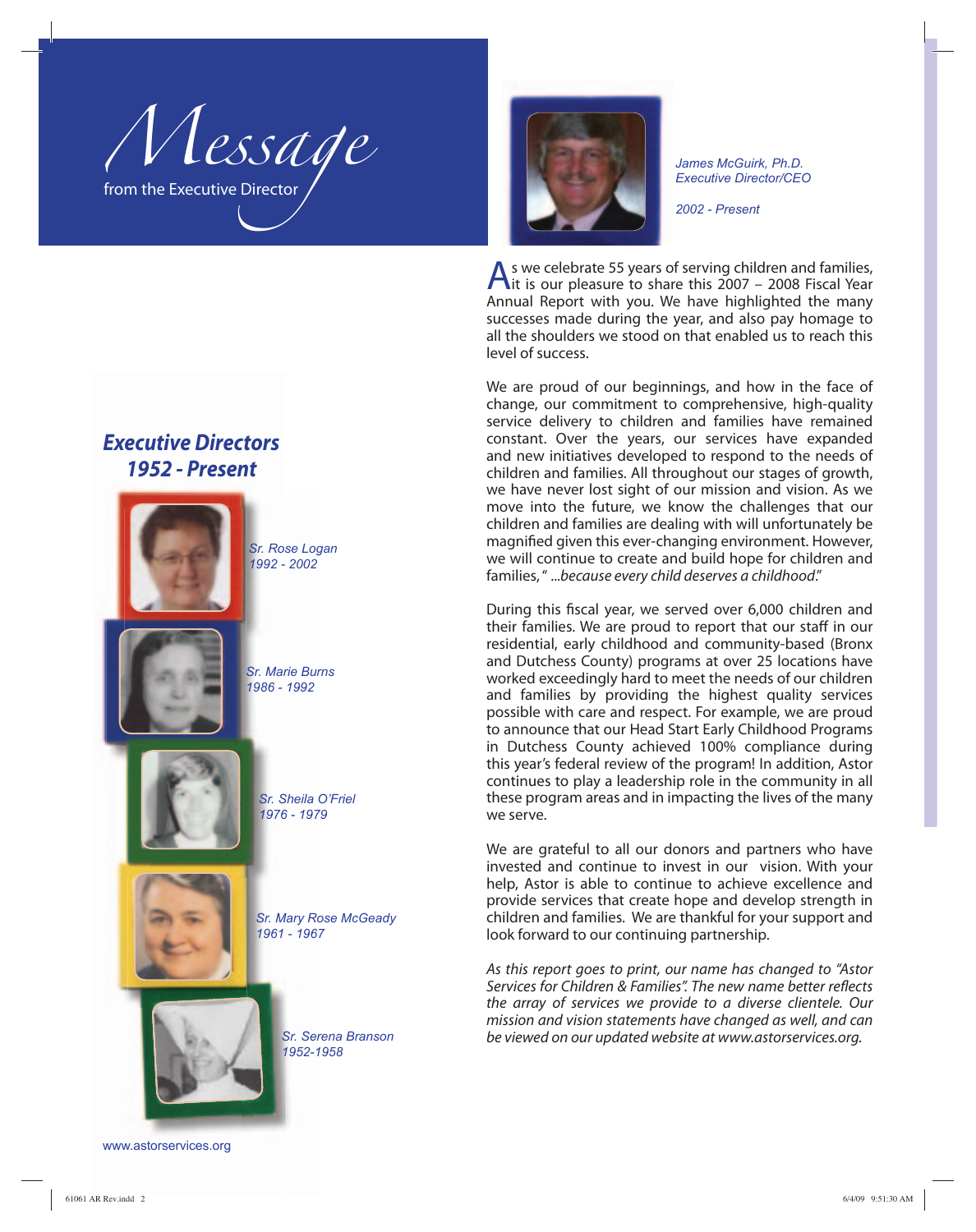### **Board of Directors The Astor Home for Children/**

**The Astor Learning Center**

Stephen J. Kelly, Chair Charles R. Daniels, III, Co-Vice Chair Lawrence Weisberg, Co-Vice Chair Michael C. Betros, Treasurer David A. Crenshaw, Ph.D., Secretary J. Joseph McGowan, Esq., Assistant Secretary Daniel Adams, Esq. Donald P. Adams Ann K. Armater Scott D. Bergin, Esq. Justin J. Butwell Joseph E. Davis Robert L. Davis Douglas M. Depew Anatol Feoktistoff John E. Hoey, MD Julie H. Krieger Msgr. Kevin Sullivan Paul O. Sullivan, Esq.

### **Board of Trustees**

### **The Astor Home for Children Foundation**

James McGuirk, Ph.D., President Edward Lyons, Vice President Stephen J. Kelly, Chair Charles R. Daniels, III, Co-Vice Chair Lawrence Weisberg, Co-Vice Chair Michael C. Betros, Treasurer David A. Crenshaw, Ph.D., Secretary J. Joseph McGowan, Esq., Assistant Secretary

Our Mission

The Astor Home for Children strives to be<br>a world class organization by achieving excellence in the delivery of all our services in order to create hope and develop strengths in children and families.

Our Vision

**T**he Astor Home for Children promotes the emotional well being of children, youth and families through leadership in the development and provision of preventative and treatment oriented behavioral health services and early childhood education.

### *Board of Directors Chairs from 1981 to Present*



*Judge Joseph Guidice 1976-1981*



*Jonah Sherman 1981 - 1986*



*John E. Mack, III 1986 - 1992*



*J. Joseph McGowan, Esq. 1992 - 2004*



*Stephen J. Kelly 2004 - 2008*

...Because Every Child Deserves a Childhood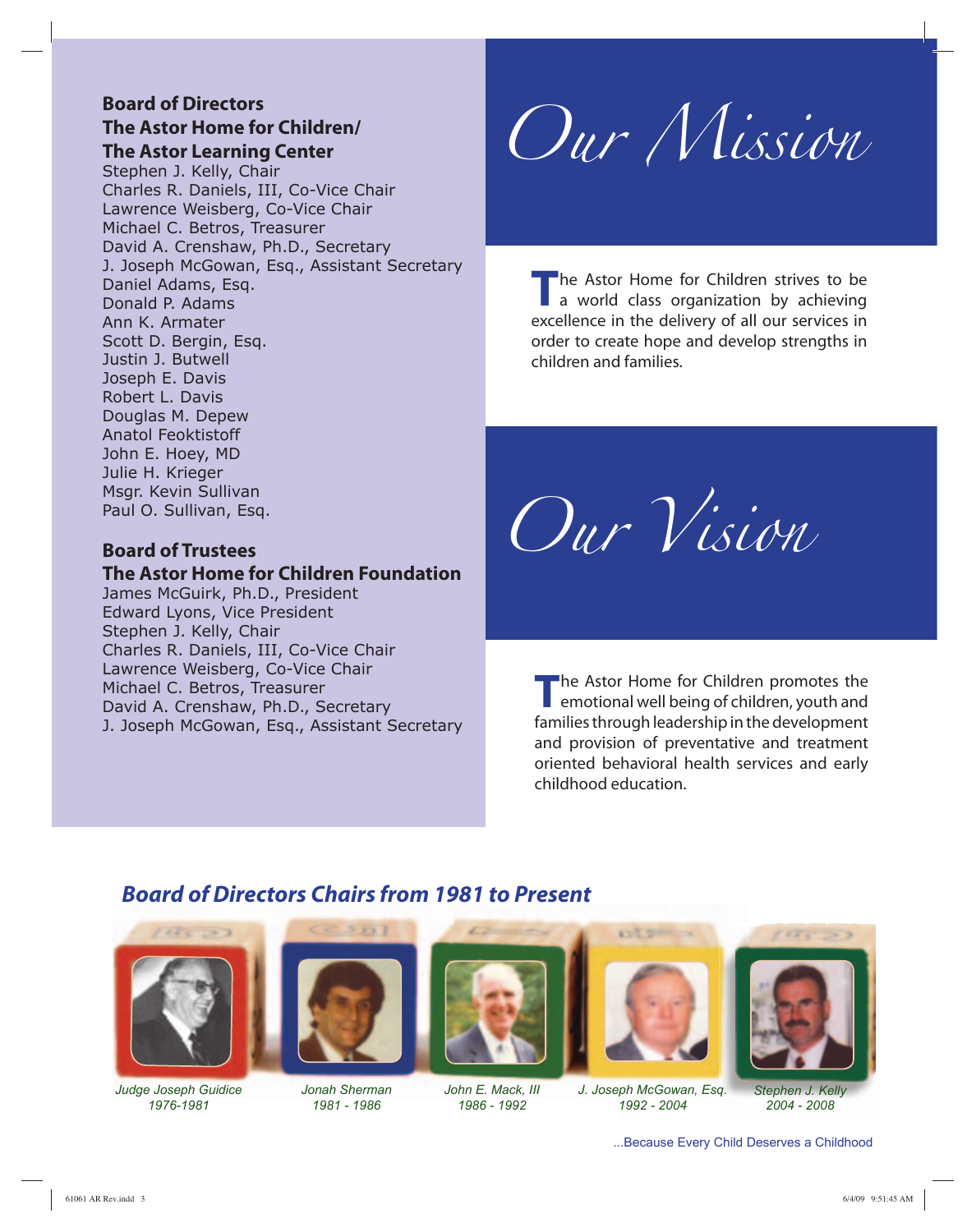

### **Our Community Based Programs**

These programs, located in the Bronx and Dutchess County, provide services to children and adolescents who experience serious emotional or behavioral difficulties at home, in school or in the community. Many of the children we assist are at risk of being removed from their homes. Astor develops individualized prevention, education and support to families through our clinics, in their homes, and in school settings.



| <b>Community-Based Behavioral Health</b><br>and Prevention (Dutchess County) | <b>Total</b><br><b>Served</b> |
|------------------------------------------------------------------------------|-------------------------------|
| <b>Counseling Programs</b>                                                   | 2,753                         |
| <b>Case Management Programs</b>                                              | 383                           |
| School-Age Day Treatment                                                     | 73                            |
| <b>Adolescent Day Treatment</b>                                              | 263                           |
| Mental Health/Juvenile Justice                                               | 131                           |
| <b>Total Community-Based Behavioral</b><br>& Prevention (Dutchess County)    | 3,603                         |

| <b>Community-Based Behavioral Health</b><br>& Prevention (Bronx, NY)           | <b>Total</b><br><b>Served</b> |
|--------------------------------------------------------------------------------|-------------------------------|
| Lawrence F. Hickey Center                                                      | 63                            |
| <b>Prevention Programs</b>                                                     | 189                           |
| <b>Outpatient Clinics</b>                                                      | 422                           |
| <b>Day Treatment</b>                                                           | 376                           |
| Astor at Highbridge                                                            | 118                           |
| <b>Total Community-Based Behavioral &amp;</b><br><b>Prevention (Bronx, NY)</b> | 1,168                         |

# *"...My child has learned how to control himself and is*

*beginning to understand right from wrong..." -* Parent responding to annual family satisfaction survey, Early Childhood Programs

### **Our Early Childhood Programs**

Astor is the local grantee for the federal Early Head Start and Head Start programs and provides comprehensive child development services to poverty level children and their families. The focus throughout the programs is relationship building, strength-based and parent inclusive. These preschool programs serve children from low-income families and provide supplemental services such as nutrition, social services and comprehensive health, including mental, physical, and dental. In addition, children with disabilities are fully integrated with non-disabled children and parents are highly involved and participate in all aspects of their children's learning experience.

| <b>Early Childhood Programs</b><br>(Dutchess County)                   | <b>Total</b><br><b>Served</b> |
|------------------------------------------------------------------------|-------------------------------|
| <b>Head Start</b>                                                      | 623                           |
| <b>Early Head Start</b>                                                | 149                           |
| Day Care                                                               | 24                            |
| 1-8-2/Therapeutic Preschool/Special<br><b>Class Integrated Setting</b> | 68                            |
| Post Partum Depression                                                 | 23                            |
| <b>Early Childhood Coordinated</b><br>Initiative                       | 31                            |
| <b>Total Early Childhood Programs</b><br>(Dutchess County)             | 918                           |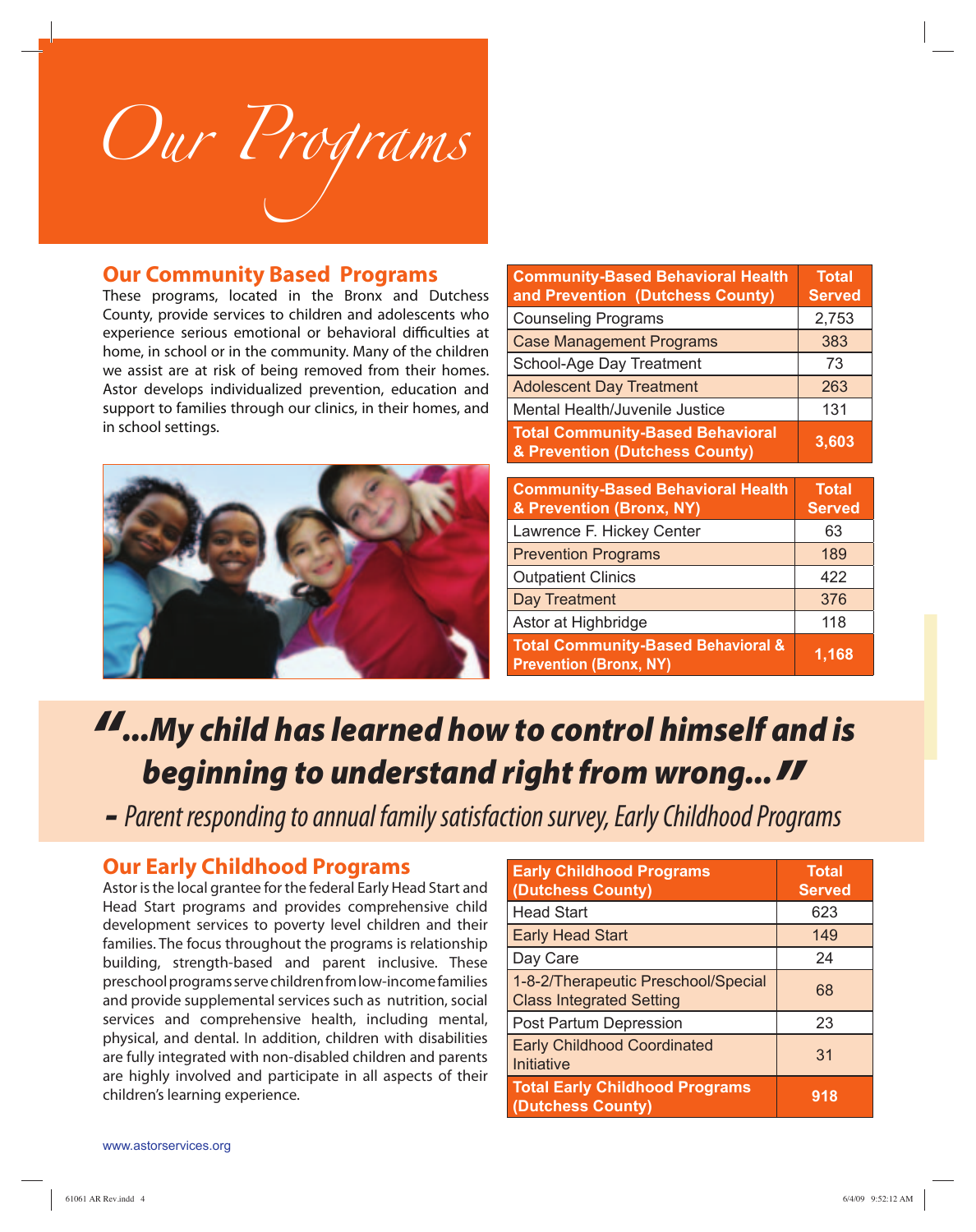

### **Our Residential Treatment Programs**

Children in our residential programs face emotional, psychological and learning challenges that make it difficult for them to experience the simple everyday pleasures of being a child. For a period of time, Astor becomes their home and part of their extended family. Astor provides intensive treatment for children ages 5 – 12 and their families in an environment of care and respect.

Children who are in residence at our treatment programs in Rhinebeck, NY are enrolled in the special education program operated by The Astor Learning Center, which was incorporated in 1980 as a state approved private school for children with emotional problems. In 1988, 1994 and in 2001, The Astor Learning Center was designated as a Blue Ribbon School of Excellence by the U.S. Department of Education.



## *"...Negotiating residential care for our child was a nightmare until we found Astor. Now we can sleep* **at night again...** *II* - Parent participating in residential focus group

We also operate **non-secure detention facilities**, located in Dutchess and Orange counties. These facilities provide a supportive and safe environment to young adults who are admitted for short-term care while the Family Courts and the local Departments of Social Services consider case disposition, including placement in longer-term residential care when indicated.

Note: There are some duplicates in program numbers because of overlapping programs. However, many family members whom we serve are not counted.

| <b>Residential Treatment Programs</b>                | <b>Total</b><br><b>Served</b> |
|------------------------------------------------------|-------------------------------|
| <b>Residential Treatment Facility/HTP</b>            | 29                            |
| <b>Residential Treatment Center</b>                  | 33                            |
| The Astor Learning Center                            | 107                           |
| <b>Family Based Treatment Program</b>                | 10                            |
| Therapeutic Foster Boarding Home Program             | 42                            |
| <b>Hard to Place</b>                                 | 42                            |
| <b>Non-Secure Detention</b>                          | 409                           |
| <b>Total Residential &amp; Astor Learning Center</b> | 672                           |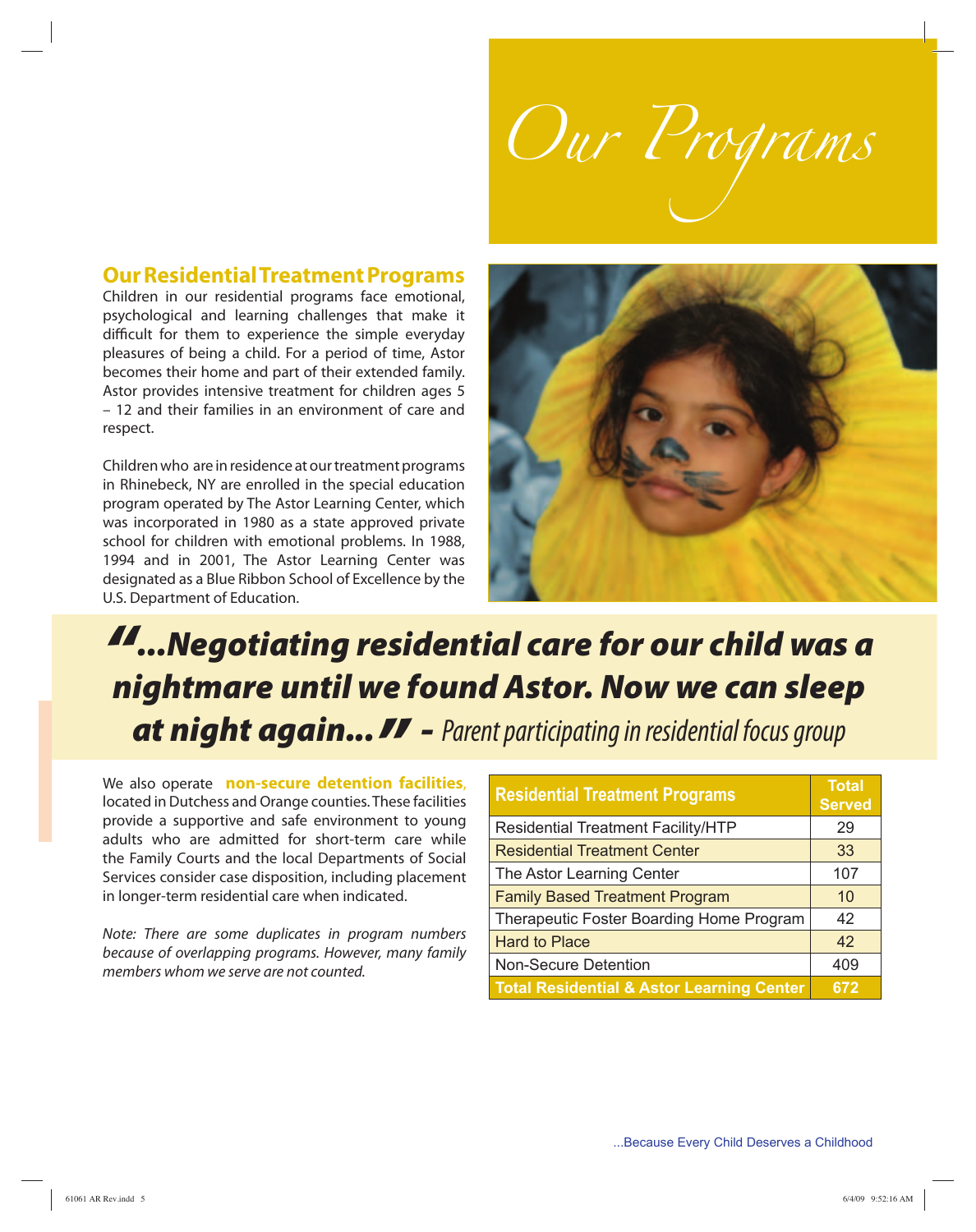

# **Achieving excellence in the delivery of our services...**

During the 2007-2008 fiscal year, examples of Astor's progress towards meeting our vision include:

**Having 100% compliance during this Fiscal Year Head Start Federal review** of our early childhood programs in Dutchess County.

**Conducting mental health screening for 65 families** at all seven of Astor's Head Start locations, offered through our Dutchess Community-Based Behavioral Services' Clinic-Plus Program. This is a state wide initiative by the Department of Mental Health to transform mental health services for children and families through early identification and intervention of social and emotional problems in children 2 to 18. In addition, screenings have begun at Astor's Family Preservation, Juvenile Justice, and Home-Based Services Programs and many local organizations within the community (i.e., day care centers, etc.) have begun to make individual referrals based on the needs of the children and families served.

**Our Bronx Community-Based Behavioral Services Clinic-Plus initiative** moving into multiple school districts and early childhood education in programs in Community District 4. In addition to four clinics, children are now screened at 15 schools, 7 Head Start Centers and at the Catholic Guardian Society Home Bureau Foster Care Program.

**Our Residential Programs hosted two full-day training sessions in trauma-focused treatment in September** that was conducted by Sandra Bloom, M.D., author of Creating Sanctuary®. Sanctuary® is a part of the residential Programs' long-term process toward developing a program culture based on The Sanctuary Model® to create

a more trauma sensitive therapeutic environment that is responsive to clients, while at the same time decreasing the stress levels of staff.

**Astor's Bronx Community-Based Behavioral Services partnered with District 75 of the NYC Department of Education to establish a Day Treatment Inclusion**

**Program** at its current location in the South Bronx. Children will receive day treatment services while attending regular education classes. The program is the first of its kind in the Bronx!

**Implementing Lean/Six Sigma,** a business process improvement tool into our organizational culture as part of our ongoing commitment to continuous improvement of services for our children and families. The roots of both Lean and Six Sigma are in the manufacturing process with Lean concentrating on the elimination of waste and increased speed while traditional Six Sigma focuses on quality. By combining the two, the result is better quality faster. Application of the Lean Process began in our Dutchess Community-Based Programs to increase Medicare compliance and improve front office and billing procedure. In addition, two Astor staff members received certificates in Lean/Six Sigma in order to assure consistency and continuity in their long-term commitment.



### **Develop Strengths in Children and Families...**

For the past 15 years, Astor has collected annual, comprehensive feedback about the quality of our services from the most important source of information we have: our consumers. This year consumers offered input through child and family satisfaction survey, participation in our strategic planning process, and active involvement in program quality assurance and governance. Results include:

### **Caregivers overwhelmingly endorsed Astor's available**

**services**, treatment as a whole and specific treatment as Astor's strengths. One parent said, "the treatment was in tune with my child's needs and our family's needs." Caregivers specifically mentioned better behavior, improved academic achievement, decreased dangerous behaviors, and increases in family communication and parenting skills as "best" aspects of care.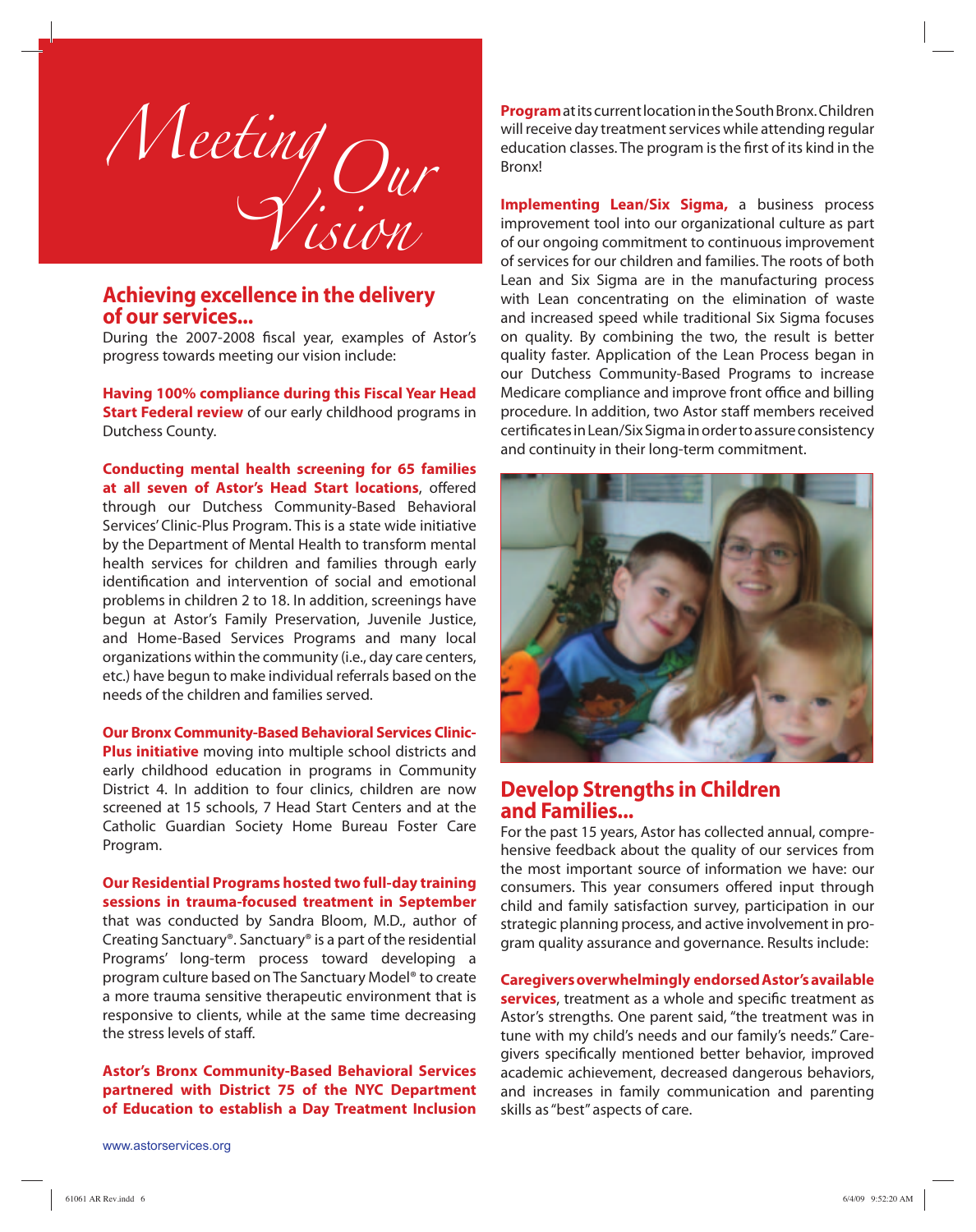### **In order to create hope...**

It is important that the children and families we serve have hope and we at Astor are committed to help create hope in the children and families we serve…here are some stories:

**A Story:** Parent-Child Interactive Therapy (PCIT). PCIT is an evidence-based treatment model with highly specified, step-by-step, live-coached session with the parent or caregiver and the child.

A little boy entered into treatment at our Poughkeepsie Counseling Center and his behavior grew steadily worse. He was aggressive towards his mother, grandmother and others in the community. He even became violent with the police upon the police being called to his school because of his behavior.

His mother agreed to participate in PCIT and in a short period of time, his behavior changed dramatically. During PCIT, a child and his parent are viewed through



an observation window by an Astor therapist. The parent wears a listening device and the therapist is able to provide "coaching" on appropriate responses to undesirable and positive behaviors. There were several aggressive outbursts initially; however, the clinician was able to observe and provide support to the parent. His mother reports that at home her son is much happier and cooperative; in fact, "time-outs" are no longer a part of his routine.



*"...children get a good start* in life by getting offered *high quality, family-focused* programs... **//** 

## **Stories of "hope" from children in Astor's residential programs:**

*II* am thankful for all the staff I have been **with at Astor. They taught me a lot. Ever since I came to Astor, I have received a lot of** help from the staff, which really helped me. **I love the staff here because they are caring and loving. That is a great thing. Astor is a wonderful place to stay for awhile. //** 

**II** The person I admire the most is at Astor<br>is J.W. Whenever I do something wrong, **is J.W. Whenever I do something wrong,** he would come and fix the problem I was having or he would take me to his office **to talk about what I should do and what I shouldn't do about the problems I have. Anytime I feel down, J.W. is always there for me. I really trust him. J.W. is like a dad to** me. I look up to J.W. a lot. **//** 

**The person I look up to is my mom. I love**<br> **my mom because she gets me the stuff I my mom because she gets me the stuff I need. She wears other people's clothes that they give her so I can have new clothes. She always helped me out when I got angry. She says that I have to think about other people's feelings."**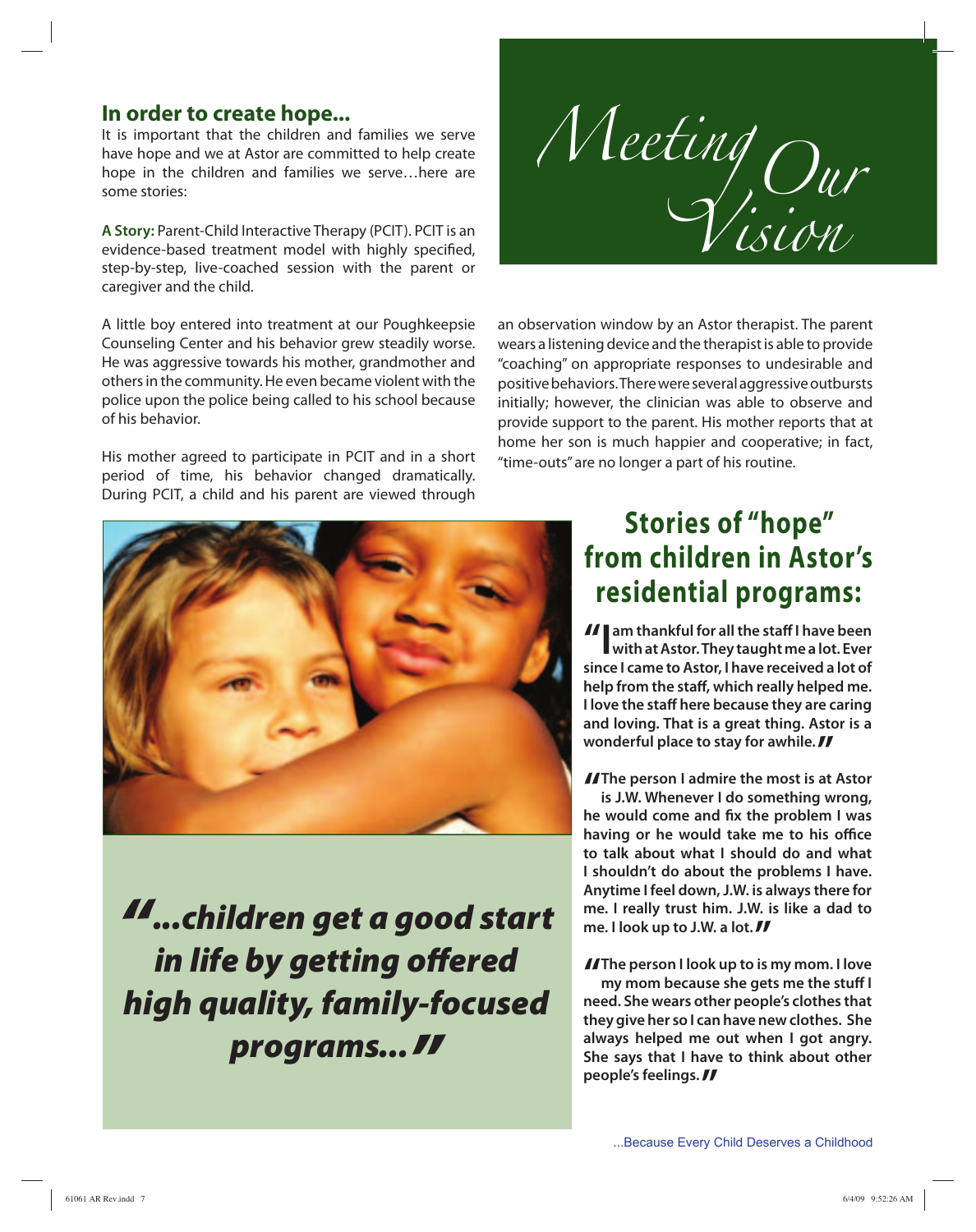

A & E Transport Services Inc. Mr. & Mrs. Donald P. Adams Mr. & Mrs. Daniel Adams Mr. Patrick Adams Adams Fairacre Farms Inc \* AFLAC Alfred E. Smith Memorial Foundation, Inc., The Mr. Charles L. Allen Mr. Dwain Allyn American Wellness Care Mr. Sven E. Anderson Andlynn Construction, Inc. Mr. Dominic Armelie Mr. & Mrs. John J. Atherton



Mrs. Katherine Bagshaw Mr. Don Banowitz Barry's Ride for Children\* Mr. & Mrs. Gerard P. Beitel Mr. & Mrs. David P. Bell Benefit Planning Service Bentley-Holden Fund Berger Direct Marketing Corp. Mr. & Mrs. Scott D. Bergin Berkshire Taconic Community Foundation Ms. Dale Bernstein Ms. Donna Betts Mr. Mario J. A. Bick Mr. John A. Bida Mr. & Mrs.Glen N. Biggs Mr. & Mrs. Rachel E. Birsner Ms. Suzanne K. Borrelli Ms. Ellen Boure Mr. & Mrs. Robert Bowman Mr. Michael Brady Mr. & Mrs. Ronald P. Brand Ms. Darrelyn Brennan Mr. & Mrs. John J. Bray Ms. Darrelyn Brennan Mr. Stephen Bridges Ms. Melody Brooks Mr. Harry Brown

www.astorservices.org

Ms. Lorraine Brown Mr. & Mrs. Paul Burckhard Burnett & White Funeral Home Mr. & Mrs. Kevin Burns Ms. Shirley Burroughs Mr. Jonathan Burstein Business Council of NY State Ins. Fund Mr. & Mrs. Justin J. Butwell

C&H Patriot Security Mr. & Mrs. Walter M. Cadette Canale Electric Ms. Renee Carter Catharine St. Community Center *Catholic Charities of the*

 *Archdiocese of New York* Central Hudson Gas & Electric Mr. & Mrs. John M. Chickery Children's Medical Group Citizens Telecom Services Company Ms. Nancy Clark Tanner Mr. & Mrs. Jim Closs Ms. Anna M. Coffey Mr. & Mrs. Daniel E. Colacino Mr. & Mrs. Lawrence E. Colkin Coloring Card Company, LLC Mrs. Pat Comerford Competitive Edge Physical Therapy & Sports Rehab PC Connolly Engineering, PLLC Ms. Monica Connor Ms. Elizabeth Conti Mr. & Mrs. Gilbert A. Cooper Corbally, Gartland & Rappleyea BG & Mrs. John J. Costa Mrs. Frances L. Costello Dr. & Mrs. George M. Coulter Mr. & Mrs. Ferdinand Cozzolino CR Properties Group, LLC Craig Thomas Pest Control Culinary Institute of America, The Mr. & Mrs. Colin Cuneo Mr. & Mrs. F. Peter Cuneo Mrs. Hedwig Cunningham Ms. Diane L. Cychosz

# Donors

## $\overline{\mathbf{m}}$

Mr. Roger Daly Mr. & Mrs. Anthony Damelio The Dammann Fund, Inc. Mr. & Mrs. Julian H. Dancy Mr. & Mrs. Charles R. Daniels, III Dapson-Chestney Funeral Home D'Arcangelo & Company \* Daughters of Charity of St. Vincent DePaul David Borenstein, Inc. Mr. & Mrs. David H. Davis Ms. Linda Davis Mr. & Mrs. Robert L. Davis DCH Wappingers Falls Toyota Ms. Susan Deane-Miller Dr. Allen DeCotiis & Mrs. Elizabeth Mazzarella Ms. Debra DeLeno Mr. John Denter Mr. & Mrs. Douglas M. Depew Dr. Joan DiBlasi Ms. Fran DiPietro District Central Station Alarm Dogwood Knolls Golf Course Mr. Keir Donaldson Ms. Virginia H. Dunn Dutchess Beer Distributors Dutchess County Real Estate

Broker's Charity Golf, Inc. Dutchess TEKCON Industries, Inc.

E Rate Solutions Mr. & Mrs. Michael Edgerton Ms. Kathryn C. Egan Empire Blue Cross Blue Shield Enterprise \* Ethan Allen Staffing Mr. & Mrs. Warren Evans Exchange Club of Southern Dutchess Ms. Susan Ezrati r

Ms. Rosemary Faas Faremac Inc. Ms. Joyce C. Farrell

### **Corporate Sponsors Key**

Names in Bold- Platinum Donors (\$10,000 and up) Names in Italic- Diamond Donors (\$7,500 and up) \*\*\* Gold Donors (\$5,000 and up) \*\*Silver Donors (\$3,500 and up) \*Bronze Donors (\$1,800 and up)

Ms. Carol Ferry Mrs. Joni Fiore Mr. & Mrs. Louis Fish Mr. & Mrs. Peter Flatow Mr. & Mrs. Ronald Foster Foundation For Community Health, Inc., The Ms. Laurie A. Friedli Mr. & Mrs. Anthony Frisenda Dr. & Mrs. Robert E. Furlong Mr. Andrew Fussner

Ms. Megan Gebbia Ms. Ann C. Gibbons Ms. Dolores Gil Ginsberg's Institutional Foods Mr. Brian Giorgis Mr. & Mrs. David Gray Ms. Susan Greene Ms. Edith Greenwood Ms. Buffy Gribbon Mr. & Mrs. Robert Gutenstein Mr. Gary Gyscek

### 'I I

Hackett Foundation Mr. Barry F. Hagan Mr. Michel Haggerty Mr. Anthony Hamel Ms. Julia Hamilton Mr. and Mrs. Kevin Hamilton Mr. Barron Hanrahan Mr. Jay G. Hanson Mr. & Mrs. Jeremy Hanson Mr. & Mrs. Richard Hart Ms. Pat Harth Health Quest Systems, Inc. Ms. Laura Healy Ms. Elaine Hegstetter Mr. & Mrs. Steve Hessel Mr. & Mrs. Albert John Hettinger, III Ms. Josephine Hickey Mr. Lawrence F. Hickey Ms. Nina S. Hill Mr. William Hollenback Mr. & Mrs. Stephen G. Hollop Ms. Evelyn Hornbeck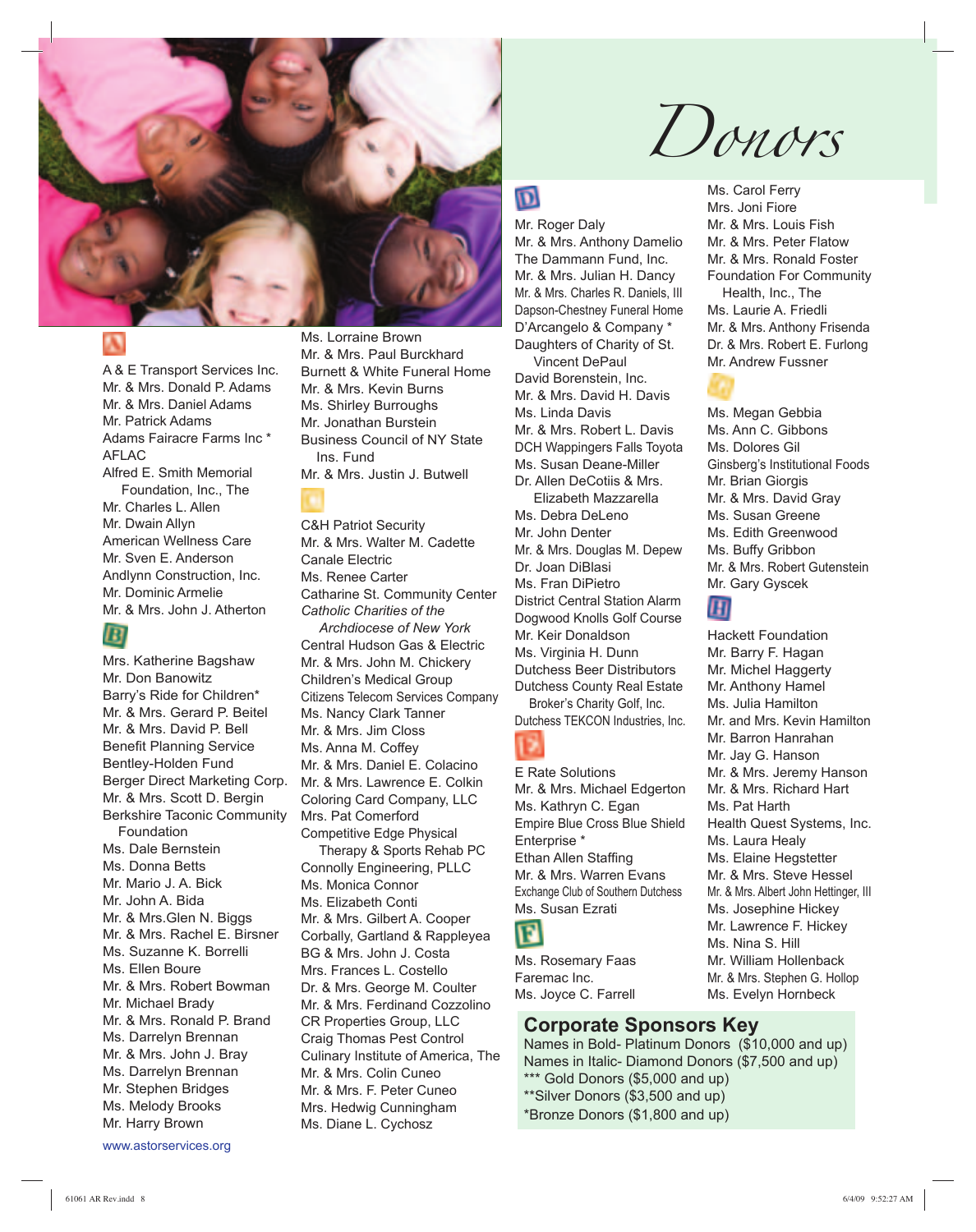

House of Davis Furniture Hudson Valley Federal Credit Union Dr. Linda B. Hunter



IBEW Local Union #363 IBM Corporation Ms. Jackie Ingraham Invest In Others Charitable Foundation



Ms. Alexandra Jachimczyk Ms. Jolanta Jachimczyk Ms. Diana Jackowski James J. McCann Charitable Trust Jeannette F. Schlobach Trust John G. Ullman & Associates JP Morgan Chase Bank



Dr. & Mrs. George J. Kaknis Mr. Timothy J. Kelleher Mr. & Mrs. James F. Kelley Mr. Ed Kellogg Mr. & Mrs. John G. Kelly Ms. Mary R. Kelly Mr. & Mrs. Stephen J. Kelly Kirchhoff Construction Management, Inc. Mr. & Mrs. William A. Klein Mr. Alan Knisley Mr. & Mrs. Frank Knobloch Mr. & Mrs. William Koff Kosco Oil Company Ms. Patsy Kosinetz Ms. Linda Krug-Keller

### Ш

Mr. James Lampros Mr. & Mrs. Steven V. Lant Ms. Melissa Lasher Lawley Richwood Insurance LCS Facility Maintenance Mr. & Mrs. Thomas Leeds Mr. & Mrs. Thomas J. Lenihan Ms. Patricia LeSoine Mr. & Mrs. Sheldon Levy Mr. William J. Lewis Liberty Mutual Insurance Group

Dr. Alice Linder & Mr. Steven Siegel Dr. Lynne Liptay Mrs. Bridie Luffman Mr. & Mrs. Raymond V. Lutz Mr. & Mrs. Edward J. Lyons Mr. John F. Lyons & Ms. Joanne Gray

### *M&T Bank*

M & T Charitable Foundation, The M.M. Hayes Co., Inc. \* Mr. & Mrs. James Maggiacomo Mr. & Mrs. Robert Mann Marks Paneth & Shron Marshall & Sterling Insurance Matching Grants Program,

 IBM Corporation Mrs. Dorathea Matwichuk Mr. & Mrs. Joseph Mazzarella Mr. & Mrs. Michael Mazzarella McCabe & Mack LLP \* McCarthy's Pharmacy \*\*\* Mr. & Mrs. Richard T. McGhee Ms. Ann E. McGowan Mr. & Mrs. J. Joseph McGowan, Esq. McGuire Excavating Dr. & Mrs. James G. McGuirk Mr. & Mrs. Joseph McGuirk Mr. Kevin McGuirk McShane's Pub at Dogwood Knolls Golf Course Mr. & Mrs. Robert M. Meade Ms. Nancy J. Mellott Mr. Edward Mercier Merrill Lynch & Co. Mr. & Mrs. David Michael Mr. & Mrs. Bob Michalak Mid Hudson Valley Federal Credit Union Mid-Hudson Workshop for the Disabled Millerton Nursery Mr. & Mrs. Frederick T. Minton Ms. Rosemary L. Molloy Mr. John Montfort Ms. Gladys Moorhead Mr. & Mrs. John Moorhead Mr. & Mrs. Julio Morales

Mr. James S. Morris Mr. & Mrs. Walter Moura Ms. Karin Murphy

### W

Ms. Mariley Najdek National Committe for the Furtherance of Jewish **Education** New York City Transit Authority Nine Partners Lion Club Ninnie Management **Corporation** Mr. & Mrs. Ronald G. Nolan Normann Staffing Northern Dutchess Hospital Foundation NYS Police Sr. Sheila O'Friel Ms. Jean O'Leary-Gaffney Mr. & Mrs. Bradley Olson Ms. Carol Olson Mr. & Mrs. Doug Olson Ms. Karen Olson

Ms. Anne B. O'Malley Mr. William O'Neil Our Lady of Mt. Carmel Mr. Jack F. Overstreet

**IP** 

Dr. & Mrs. Paul Pai Mr. Richard J. Panza Mr. Carl Parris & Ms. Ann Moring Mr. & Mrs. George D. Patterson, III Ms. Alycia Peace Mr. & Mrs. Joseph Phelan Ms. Mary Jo Pica Mr. & Mrs. Neil Pomphrey Powerhouse Theater at Vassar College Ms. Shawn B. Pratt, Esq. & Mr. Peter Chalap

Mr. & Mrs. William J. Quinn



R&J Construction Ms. Kate M. Raab Ms. Susan J. Ragusa Mr. & Mrs. Harold Ramsey Red Wing Properties Mr. & Mrs. John Regnier Ms. Amelie Rennolds Rhinebeck Child & Family Center LLC Rhinebeck Chiropractic Rhinebeck Savings Bank Ricoh (Lanier Worldwide) Robert Wood Johnson Foundation Mr. & Mrs. Wilfred A. Rohde Rohde, Soyka, & Andrews Rose & Kiernan, Inc. Mr. & Mrs. Jim Rosell Ms. Susan Rosner Ms. Dottie Rottkamp Ms. Barbara J. Ruger Ms. Gloria D. Rutgers



Ms. Joanne Saccio Senator & Mrs. Stephen M. Saland Sam's Club Foundation The Honorable & Mrs. William Sanchez Cynthia Saniewski-Baer Mr. Jeffrey A. Scales Ms. Roberta R. Schiff Ms. Karen Schwarck Security Systems by Hammond Seneca Data Shadblo Hill Farm

...Because Every Child Deserves a Childhood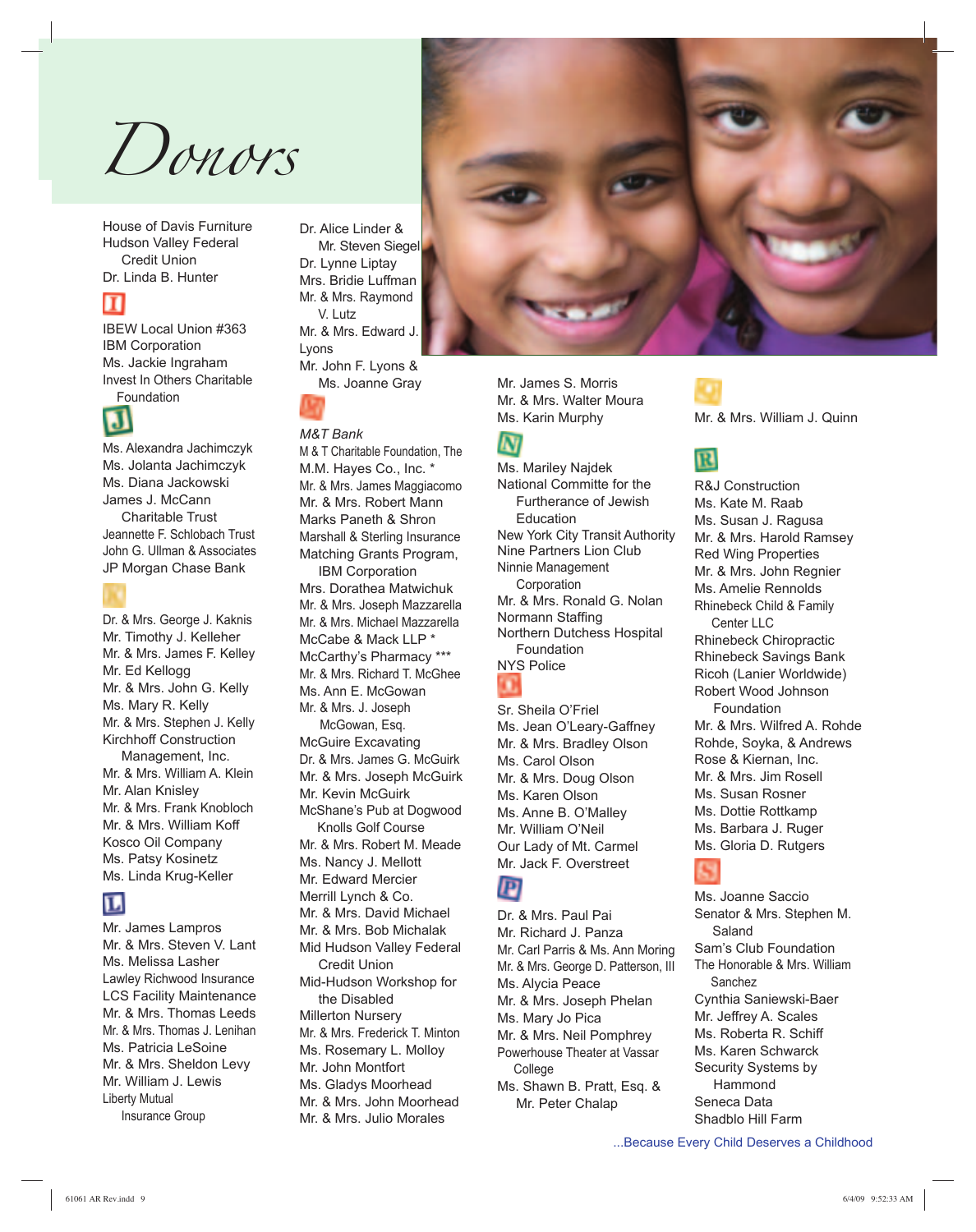Donors Cont...

Mr. & Mrs. Christopher Sheldon Mr. Jon A. Sherry Dr. Virginia Sibbison & Mr. Arthur Schiff Mrs. Lynne Silva Ms. Chrystia M. Slywotzky Mr. & Mrs. Kevin P. Smith Mr. & Mrs. Michael Sontheimer Mr. & Mrs. Gregory Sowka Ms. Gail P. Speckamp



Dr. Julia Speicher & Mr. Christopher McLaughlin Mr. Joseph L. Spiegel Dr. Alan Spivack St. John's Reformed Church Mr. & Mrs. Ramon Stade Mr. Jeremy Stennett Stewart's Foundation Ms. Amy Storey Mr. & Mrs. Stanley J. Straub Mr. & Mrs. Thomas G. Struzzieri Mr. & Mrs. Somu Subramaniam Mr. & Mrs. Edward Sullivan Summit Medical Healthcare, LLC Mr. & Mrs. Aldo Sussi



Tamarack Preserve LTD. Mr. Peter Thomas Mr. Steve Throne Mrs. Helen Tierney Mr. Brian Trachta Tri-County Planning Services, Inc. True North Hotel Group Dr. & Mrs. Konstantinos T. Tsoubris Dr. & Mrs. Louis Tumolo, Jr. Ms. Julie Turpin

United Way of Dutchess County Mr. & Mrs. Russell Urban-Mead

### V

Van Dewater & Van Dewater, LLP Ms. Illiana Van Meeteren Mr. & Mrs. John W. Varricchio Mr. James J. Ventura Mr. & Mrs. Carl J. Verderber Mr. & Mrs. Robert Vermillion Mr. & Mrs. Mario Verna Mr. & Mrs Gus Verven Villa Borghese Mr. & Mrs. Gandolfo F. Virga Mr. & Mrs. Bryan Vosburgh



Ms. Anne Walker Mrs. Kathleen Walker Wal-Mart Foundation Walsh Family Ms. Elizabeth Wardell Mr. & Mrs. Duane A. Watson Ms. Jane E. Weidner-Palmateer Mr. & Mrs. Lawrence Weisberg Mr. Phil Weisberg Wilkinson Flooring Williams Lumber, Inc. Mr. Laurence Willig Mr. & Mrs. Richard E. Wilson Ms. Rebecca Wisniewski Mr. & Mrs. Alfred Woisin Wonderland Florist & Nursery Woodner Fund Inc.



# **Tributes:**

### **Gifts in Memory of**

**Harry Bly** Ms. Mariley Najdek

**Thomas Cardle** BG. & Mrs. John J. Costa

**Catherine Culinan** Mr. & Mrs. David P. Bell **Gerald Colkin** Ms. Dolores Gil

### **Agnes DiBlasi**

Mr. & Mrs. Lawrence E. Colkin Mr. & Mrs. John Moorhead Mr. & Mrs. Michael Sontheimer

**Gerald Farrell** Mr. & Mrs. Michael Sontheimer

**Jerry Farrell** Ms. Nancy Donnelly Ms. Mariley Najdek

**Angelo Giglio** Mr. & Mrs. Ferdinand Cozzolino

**Jose T. Gil** Aragon Consulting Ltd.

### **Jean E. Hickey**

Mr. Dominic Armelie Mr. Stephen Berger Mr. Michael W. Blumstein Ms. Mary H. Carley Mr. Ronald E. Carr Ms. Gloria Clyne Ms. Connie B. Collins Mr. Bruce D. Cooper Ms. Annette H. Cunningham Ms. Kathleen D'Agostino Mr. Donald Dietz Ms. Anne K. Embry Mr. Salvatore A. Farenga Mr. Thomas J. Fleming Mr. Paul M. Frank Mr. Dennis Fritz Mr. Mark W. Gaffney Gregor Professional Corporation, CPA Mr. Stephen G. Graliker Ms. Adrienne Halpern Mr. David L. Helfet Mr. Reily Hendrickson Ms. Heidi G. Jenkins Mr. Peter M. Lee Mr. Richard E. Lucey Mr. Raymond J. Lustig Mr. Edward G. McAnaney Mr. & Mrs. J. Joseph McGowan Ms. Christine Miller Mr. Robert W. Mullen Ms. Paula Redmond Ms. Christina Reik Rosenblatt & McGarrity, Esqs. Ms. Missy Rosenshine Ms. Eleanor M. Schleider Ms. Lynn C. Schulman Mr. William P. Seiden Mr. Christopher M. Sobel

Starkey & Company, Inc. Mrs. Merrill A. Stone Ms. Elizabeth Suna Ms. Rakesh Surie Mr. Terry L. Swarts Ms. Dorothy L. Swerdlove Ms. Margaret Y. Thorne Mr. Luis E. Uribe Mr. Cope Walbridge Mr. Raymond N. Wareham Ms. Cynthia R. Winant Mr. Douglas T. Yates

**Harold Lombard** BG & Mrs. John J. Costa

**Timothy Muhl** Ms. Mariley Najdek

**Mary Elizabeth Rosencranz** Mr. & Mrs. Julian H. Dancy

**Jonah Sherman** Ms. Nancy J. Mellott

**Betty Symer** Ms. Mariley Najdek

**William Tracy** Mr. George Brewton



### **Gifts in Honor Of**

**Virginia & Adolfo Farias** Mrs. Margaret Howe

**Jerome Lehner** Mr. & Mrs. Robert E. Furlong

**Annie Luty** Mr. & Mrs. Michael Sontheimer

**Lawrence Weisberg** Mr. & Mrs. Bradley Olson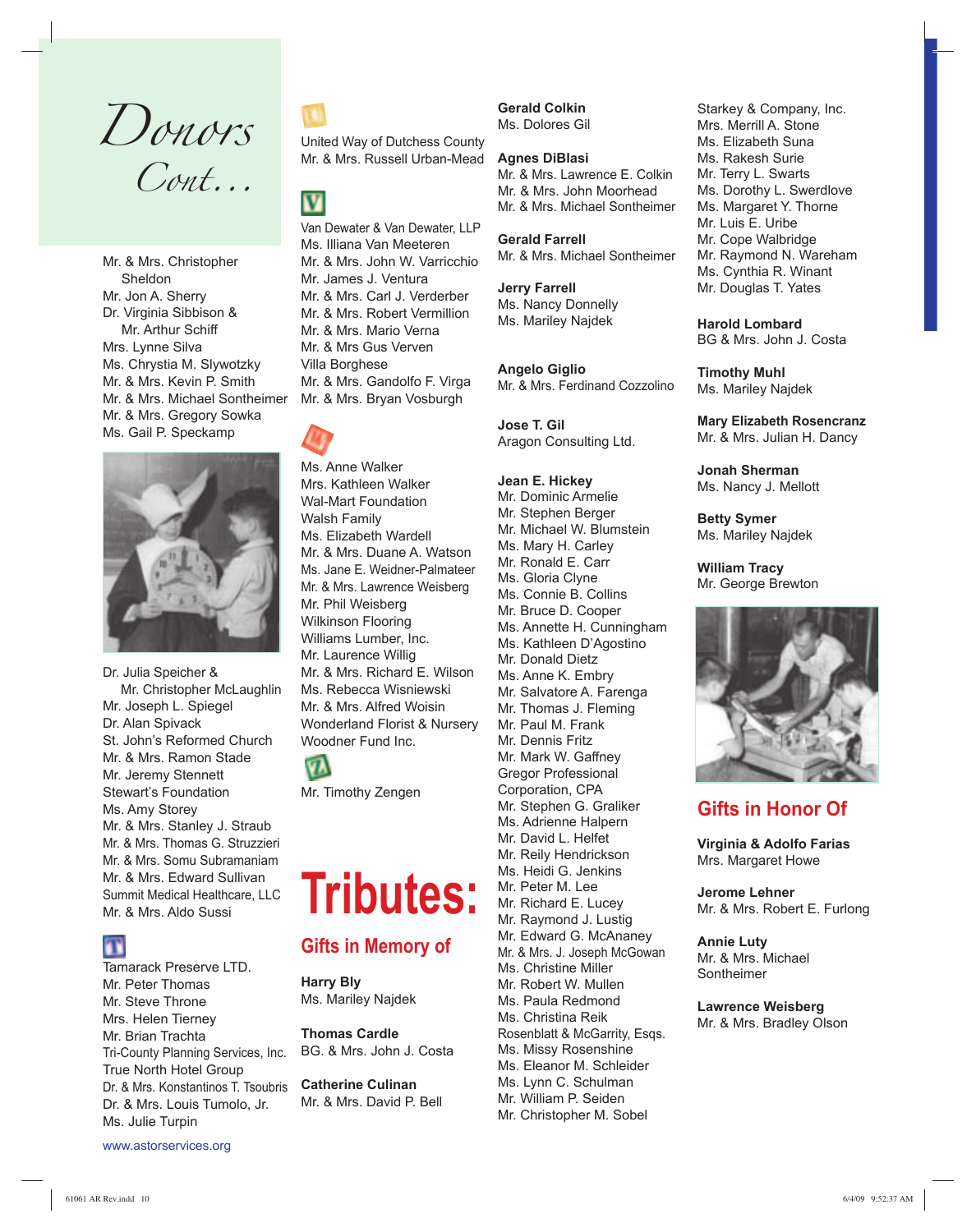

*Astor Home for Children / Astor Learning Center Astor Home for Children Foundation (Unaudited)*

\$0 \$5,000,000 \$10,000,000 \$15,000,000 \$20,000,000 \$25,000,000 \$30,000,000 *Combined Income 2007-2008* **Government Support \$27,568,575 60.8% Non-Government Support \$1,608,489 3.5% Medicaid \$14,015,906 30.9% Private Fees \$614,738 1.4% Other \$1,531,372 3.4%** *TOTAL INCOME* **\$45,339,080 100.00% \$27,568,575 60.8% \$1,608,489 3.5% \$14,015,906 30.9% \$614,738 \$1,531,372 531,372 1.4% 3.4%**

Government Support ■Non-Government Support ■Medicaid □Private Fees ■Other



...Because Every Child Deserves a Childhood